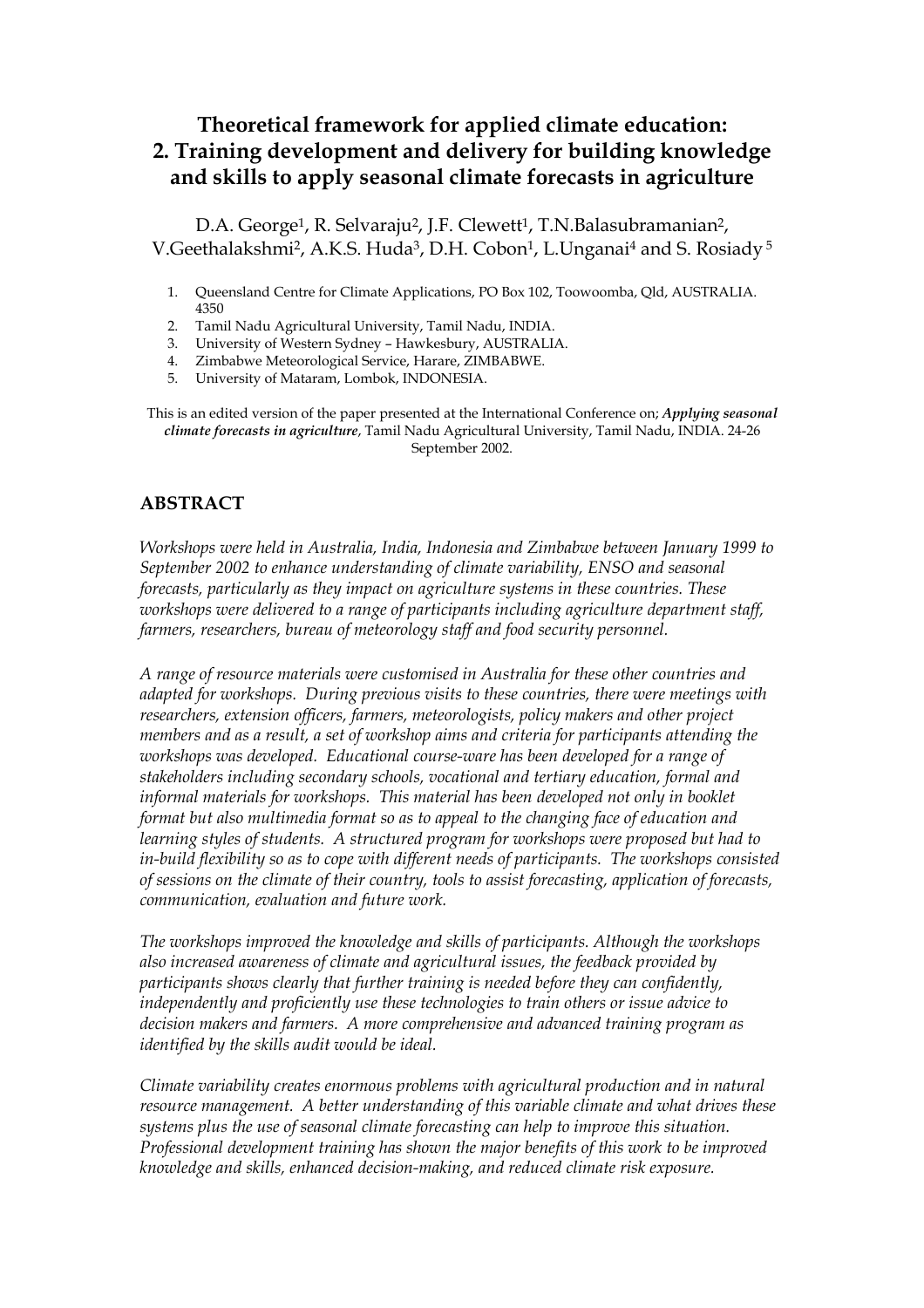#### **1 INTRODUCTION**

Workshops were held in Australia, India, Indonesia and Zimbabwe (see Figure 1) between January 1999 to September 2002 to enhance understanding of climate variability, ENSO and seasonal forecasts, particularly as they impact on agriculture systems in these countries. These workshops were delivered to a range of participants including agriculture department staff, farmers, researchers, bureau of meteorology staff and food security personnel. A range of resource materials were customised in Australia for these other countries and adapted for workshops. These materials were used in hands-on activities throughout the workshops with participants working on local examples and developing solutions to local problems. The resource materials included software packages (RAINMAN INTERNATIONAL, StreamFlow), handout notes (including exercises), copies of *Will it Rain?* This paper intends to present results of this work and also highlight the approach and advantages of building knowledge and skills to apply seasonal climate forecasts in agriculture.

# **2 AIMS OF WORKSHOPS**

#### **2.1 Workshop aims**

During previous visits to these countries, there were meetings with researchers, extension officers, farmers, meteorologists, policy makers and other project members and as a result, a set of workshop aims and criteria for participants attending the workshops was developed.

The aims of the 'train the trainer' workshops are to improve the knowledge and skills of participants. As a result of participating in this workshop, it is expected participants would be better able to:

- Investigate 'What makes it rain' in your location.
- Read and interpret weather maps
- Examine and investigate the impact of climate variability and ENSO on agriculture
- View and discuss climatic data for your location, (including averages, median, deciles, probabilities and statistical skill)
- Complete an enterprise decision making exercise using RAINMAN
- Identify key decision points in the agricultural system where seasonal climate forecasts may be useful
- Review climatic information sources and references
- Complete a 'climate related' skills audit for agricultural management
- Observe and discuss current short and long-term forecasts.

#### **3. METHODS**

#### **Development of materials**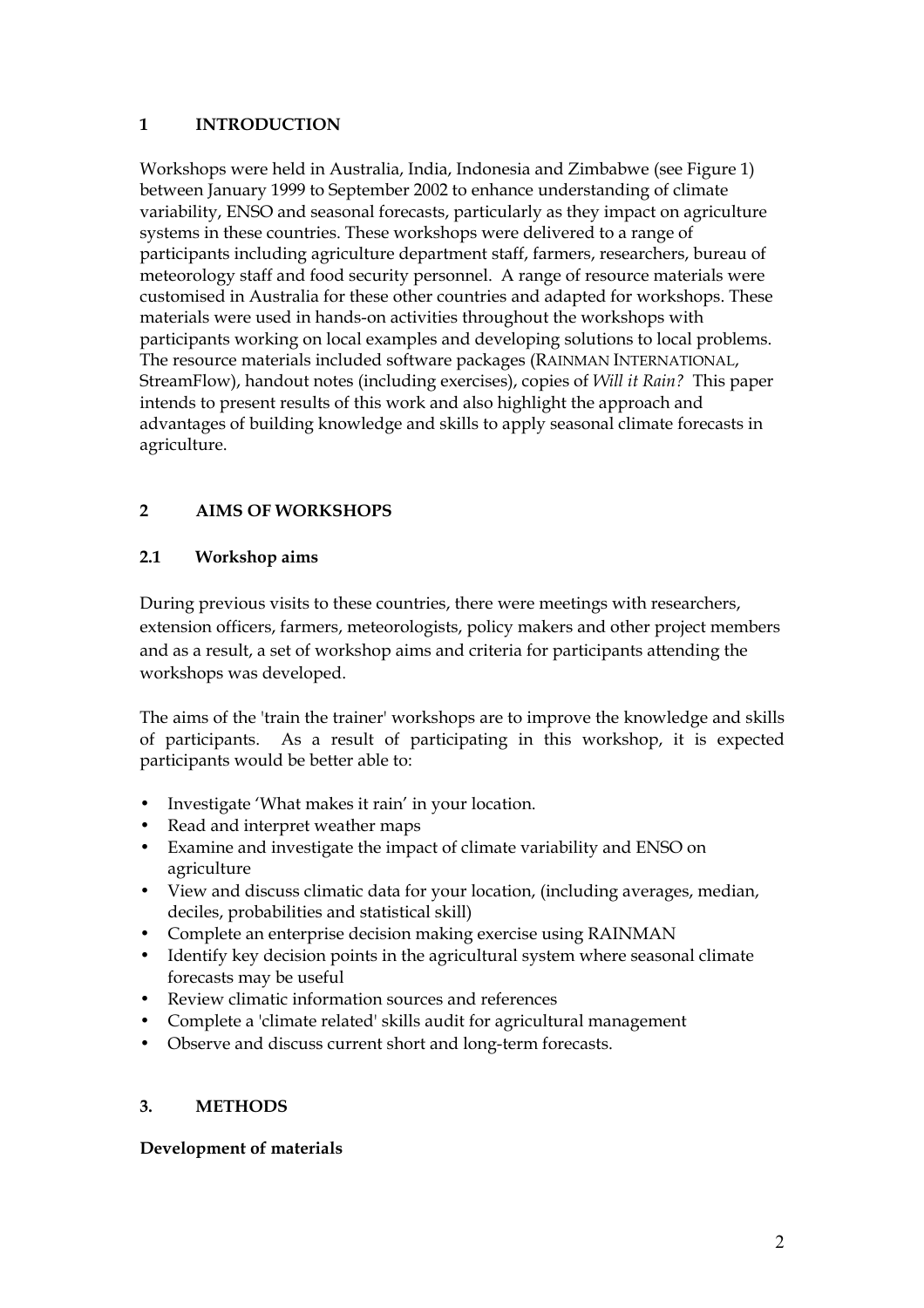Educational course-ware has been developed for a range of stakeholders including secondary schools, vocational and tertiary education, formal and informal materials for workshops. This material has been developed not only in booklet format but also multimedia format so as to appeal to the changing face of education and learning styles of students. The list of materials includes:

- Tutorials in Rainman (Clewett *et al*. 1999)
- Tutorials in StreamFlow (Clarkson *et. al.* 2001)
- Workshop books for Australia, Indonesia, Zimbabwe and India (George 2003a, George 2003b, Unganai and George 2003, Selvaraju and George 2003).
- Climate and Agriculture web site at: http://www.schools.ash.org.au/paa/cwabook (George 2001)

An accredited vocational education course for *Developing climate risk management strategies (AG5215BM)* has also been achieved through the Australian National Training Authority (ANTA). Although specific resource materials have not yet been developed, accreditation of an applied climate course has advantages for putting in place life-long learning pathways from secondary to vocational and tertiary educational providers if desired by the student. It also puts in place a complementary applied climate curricular that intends to build knowledge and skills. Partnerships with secondary, vocational and tertiary education providers are a necessary requirement if this outcome is desired.

#### **Delivery of education and training**

Workshops and training have been undertaken in Australia, Indonesia, Zimbabwe and India. The numbers of participants and industries represented at these workshops are shown in Table 1 below.

| Country                                         | Industries represented                       |
|-------------------------------------------------|----------------------------------------------|
| Australia* (workshops concentrated on           | Extension officers comprising staff from     |
| farmers and QDPI staff concentrating on         | cropping, livestock horticulture, fisheries, |
| workshops at Emerald [10], Gatton [8] and       | entomology; teachers/educators, farmers      |
| Mareeba [8].)                                   | (George and Paull 2002, p.9)                 |
| Indonesia** (first workshop series in July 2000 | University lecturers, students, Bureau of    |
| with 120 people approximately concentrated      | Meteorology, extension officers,             |
| on a range of university and government         | agriculture officers, public works,          |
| officers at Mataram [34], Praya [39] and Selong | BAPPEDA, irrigation officers, farmers,       |
| [39], on Lombok. The second series of           | water users association, animal husbandry    |
| workshops concentrated on University staff,     | officers (Clewett 2001, George 2002)         |
| Bureau of Meteorology staff and public works    |                                              |
| and irrigation staff at Bogor[40], Yogyakarta   |                                              |
| [17] and Mataram [22] in July 2002)             |                                              |
| Zimbabwe*** (Workshops at Harare [26], and      | Policy, cropping (maize), cattle producers,  |
| Bulawayo [15]) drawing in people from 11        | irrigation and field crops, vegetables,      |
| towns and 11 organisations.                     | vines and nuts, climate scientists and       |
|                                                 | educators (Cobon 2001 p.3).                  |
| India**** (this work concentrated on 8 villages | Farmers [Arasur, Kodangipalayam,             |
| and 240 farmers with multiple workshops         | Onnipalayam, Natchipalayam,                  |

Table 1. Industries represented in workshops and training in Australia, India, Indonesia and Zimbabwe.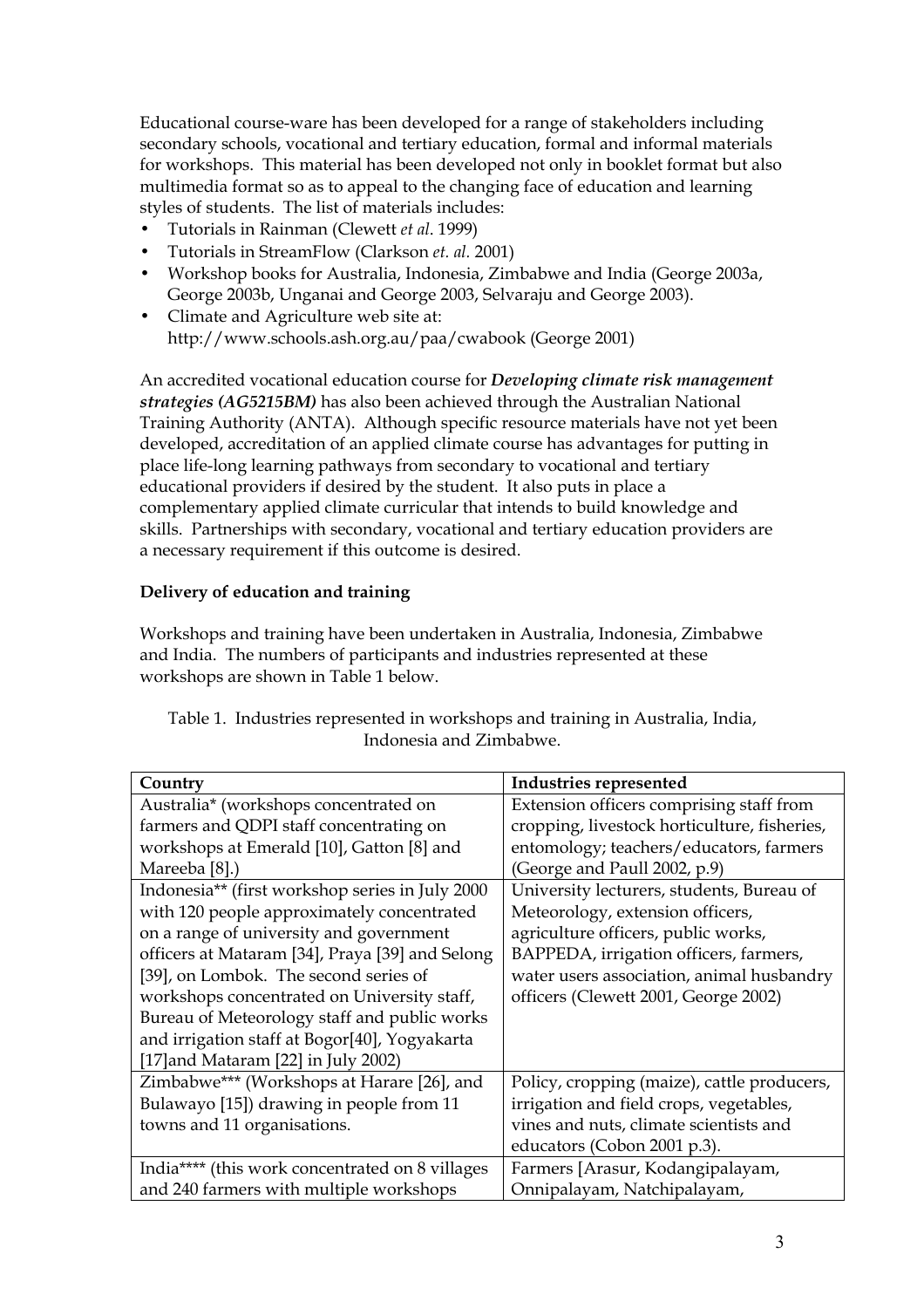| presented during the duration of the project). | Vellamadai, Naratripuram, Virugalpatti, |
|------------------------------------------------|-----------------------------------------|
|                                                | Ramanathapuram and Agriculture          |
|                                                | Department staff] (Clewett 2001 p.19)   |

*\* Full report of AFFS workshops are in George and Paull (2002) with other Australian workshops in ACIAR Review Document Report (2001)* 

*\*\* Full report of Indonesian workshops up to September 2001 are in ACIAR Review Document Report (2001) with July 2002 workshops presented in George 2002.* 

*\*\*\* Full report of Zimbabwean workshops up to September 2001 are in ACIAR Review Document Report (2001) \*\*\*\* Full report of Indian workshops up to September 2001 are in ACIAR Review Document Report (2001), with a summary of all workshops presented in Selvaraju and George. 2003.*

A structured program for workshops were proposed but had to in-build flexibility so as to cope with different needs of participants. An example of a typical workshop program, planned for the first workshop series in extension staff awareness training is described below. Please note there were slightly different programs for Indonesia, India and Zimbabwe workshops according to the agreed learning outcomes.

Collaborators from the designated other country Institutes, and other key staff, were contacted to arrange convenient dates and a satisfactory program for the workshops. Workshops were conducted at the locations described in the table above. A flexible workshop program was developed following discussion on their needs and our expected outcomes. The program covered the topics as described in the aims. Workshops were delivered according to what was agreed in discussions. Evaluations were based on the agreed learning outcomes.

The workshops consisted of sessions on the climate of their country, tools to assist forecasting (RAINMAN V4), application of forecasts, communication, evaluation and future work.

Workshop participants were selected by certain criteria.. Emphasis was on the people who will have lasting impacts in our area of work. For example, those who already teach or conduct research and extension on agro-climatology, and possibly staff who provide advice on applied climate and agriculture policy. Some level of computer literacy was specified, and a moderate level of English. We really wanted those who were keen. Invitations were then to be sent to leaders of organisations who were asked to nominate participants that would represent leaders in the following groups or disciplines:

- higher education and university staff
- public works
- Agriculture Department
- Bureau of Meteorology staff

In addition, participants should ideally be computer literate with access to computing facilities, and have potential existing projects with on-farm contact (crops and livestock) or have acurrent network of contact with extension officers and / or farmers.

The purpose of this selection of people was to not only broaden the geographical distribution of participants but to improve the chances of getting those with direct and regular contact with farmers, and put in place long term skills that could indirectly get to farmers, through education and training.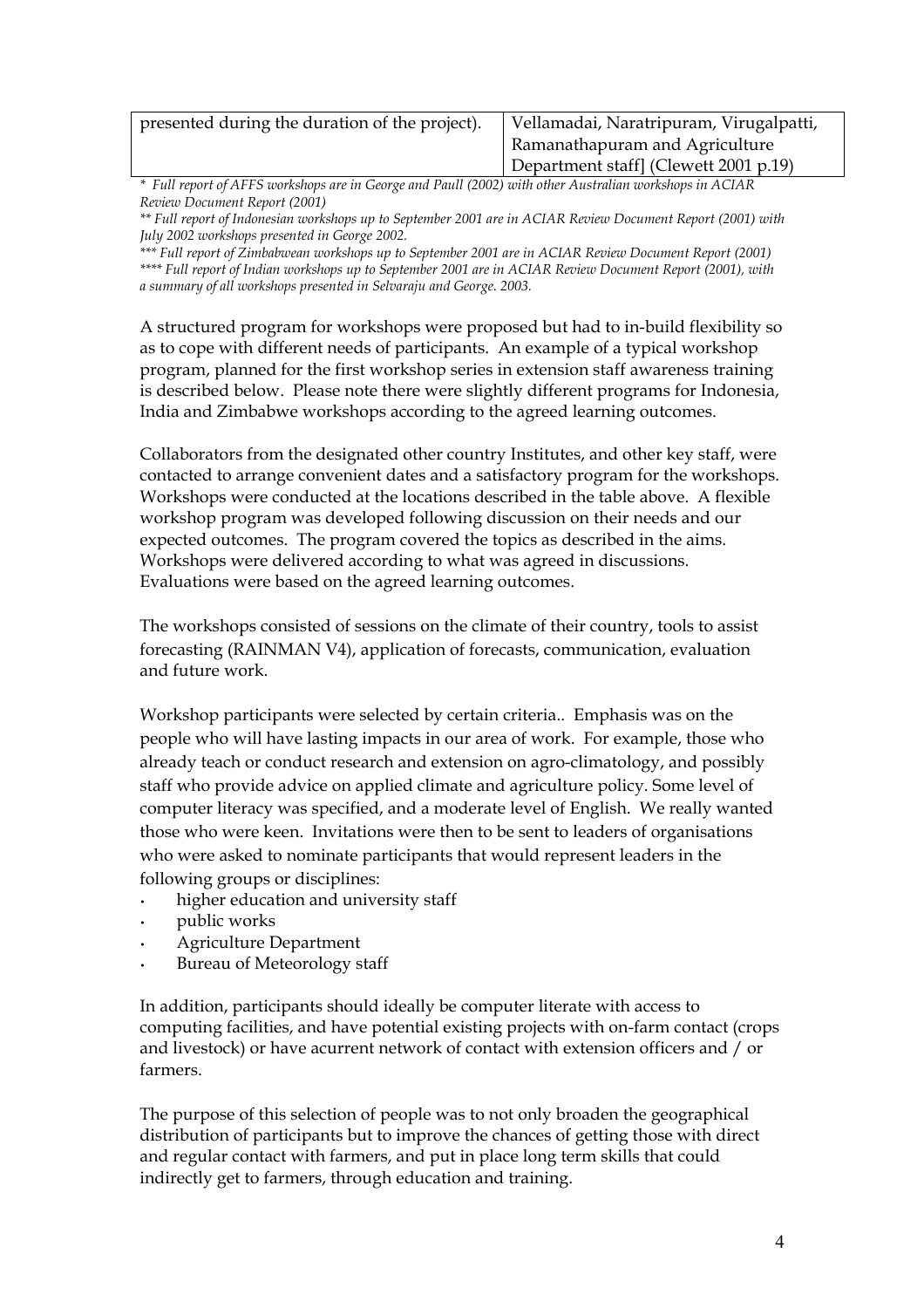## **Evaluation**

At the end of the workshops, prior to completing the formal qualitative and quantitative evaluation, participants were asked to discuss what was most important about the day(s) and perhaps, *what next*? Generally it would follow the ORID process of discussion on individuals '*observation, reflection, interpretation and decision – making*'. Participants were asked:

- What are some words they could recall?
- Where were they excited or frustrated?
- What are the areas you consider most important for you and your work?
- What are some things you can apply to your work situation?

The more formal qualitative and quantitative evaluation was a 3 page survey to help evaluate the overall utility of the workshop. For the presenters, participants were asked about presentation quality, relevance, and usefulness so they could improve their presentation process and content. To measure skills and knowledge changes, we examined the degree to which the workshop outcomes were achieved (Figures 1- 2. Tables 2-11) and whether they had improved understanding and capacity to implement these technologies. An exercise to assess participant's skills was used to determine future training requirements.

Following is a summary of that evaluation process.

### **4. RESULTS**

If the average of all learning outcomes are calculated, it demonstrates skills levels at all three locations in Indonesia in July 2002 improved in the learning outcomes developed and delivered (Figure 1). Before the workshop the majority of participants were not very competent at these skills, but after the workshop, the majority were between moderately competent and very competent in these skills.

Figure 1. Average competence level before and after the workshops in Indonesia in July 2002 of all Learning Outcomes

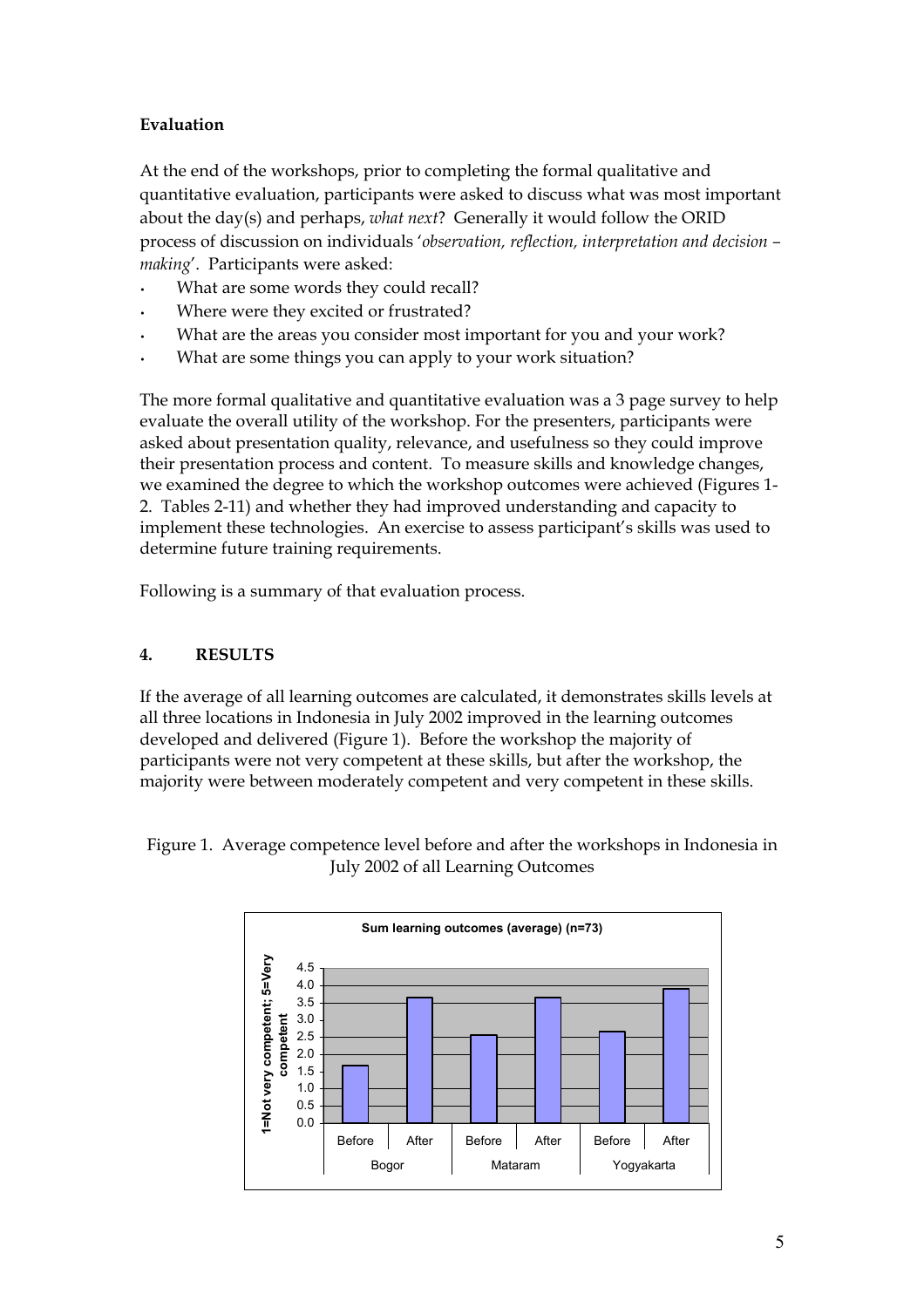Knowledge and skills were also shown to improve with participants in Australia (George et. al 2000), with individual farmers in India (Clewett 2001 p. 19), and in the Zimbabwe workshops (Cobon 2001 p. 6).

Figure 2 shows a summary from the average of all the skills from work in Indonesia in July 2002. Approximately 63% of participants ranked these climate skills as *essential* with approximately 33% considering it *useful* in their work, with only approximately 9% of participants ranking themselves at being *very good* and approximately 43% being *good* at that skill. Professional QDPI staff also emphasised how essential or useful climate skills are, and their general inadequacy level of these skills (George and Paull 2002). Case studies from India (Clewett 2001 p.19), describes how individual farmers skills have improved in incorporating seasonal climate forecasting in decision making.



Figure 2. Assessment of average of all skills from Indonesian workshops in July 2002

#### **Feedback on issues and potential applications of this work**

The evaluation sheet provided the opportunity for participants to give feedback on specific issues and applications of this work that were raised during the workshop. A summary of the results follows below.

Responses to the question: What actions could you undertake as a result of this session? Are presented in Table 2.

Table 2. Response to the question 10: What actions could you undertake as a result of this session?

Some Indonesia 2002 participant responses (George 2002 pp. 26-27):

- To exploit material for teaching, 2. to exploit for develop crops pattern
- Build my knowledge about how the climate phenomenon have it impact in fisheries
- Explaining to student about SOI and weather forecast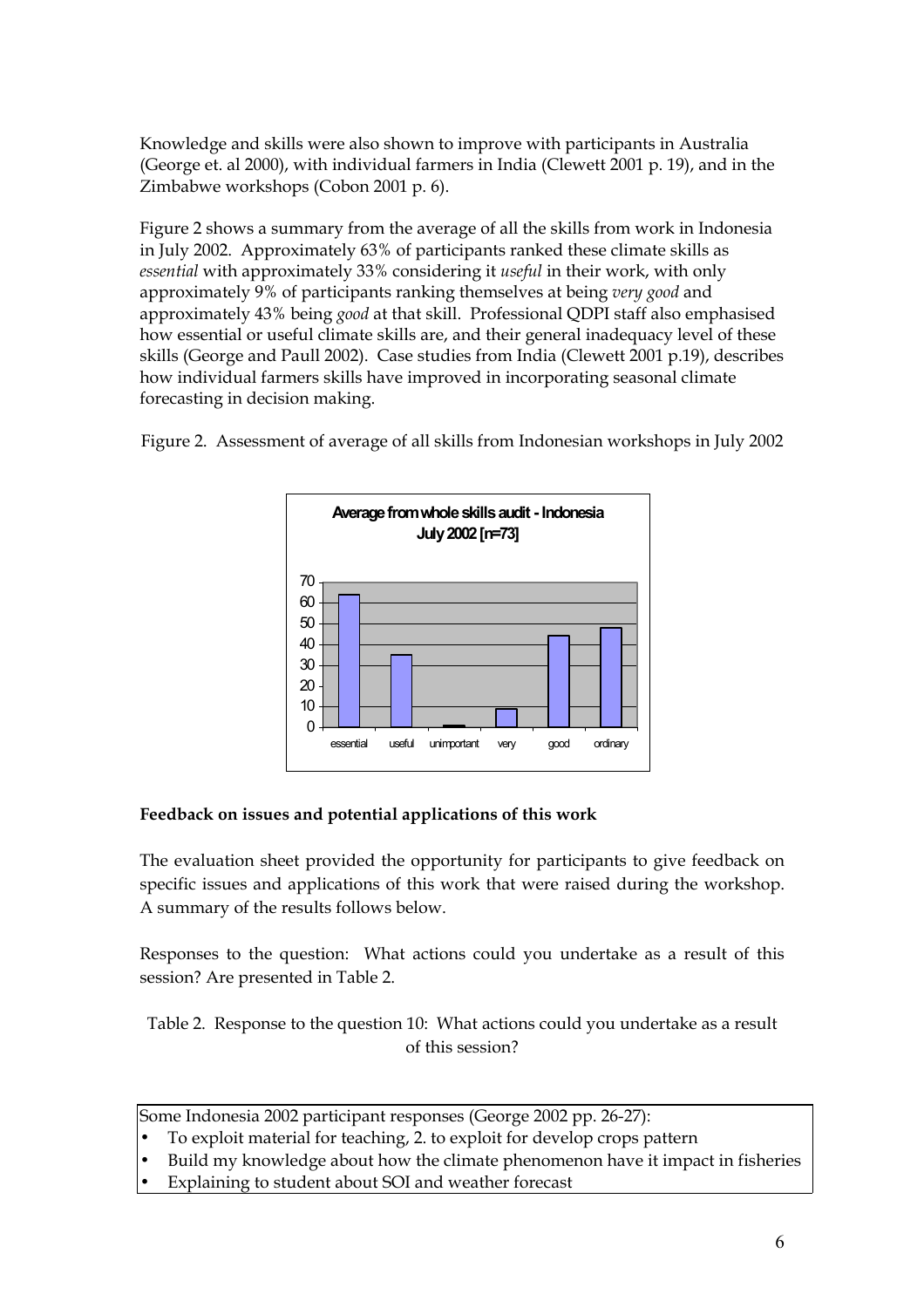• I can give information about climate, forecast and useful of it to fisheries application In Indonesia in 2000 Clewett (2000 pp.158-159), reported farmers will use this information for selecting crop choice and in water use scheduling.

In India (Clewett 2001 p. 19), farmers will use this information for selecting crop choice, water use scheduling and integrating production with market prices to make the best decision for the season.

In Zimbabwe (Cobon 2001), material from this project will be used by agricultural extension staff for training and writing of a 'fact sheet' for farmers to better interpret and integrate seasonal climate forecasts in their decision making; and in providing better agronomic advice

In Australia (George and Paull 2002 p.4), this work will lead to more focussed (and accurate) regional and temporal forecasts; incorporation into participatory action learning groups and integrated into pest, weed and horticultural research

Responses to the question: Are there other suggestions you wish to make about the session? are presented in Table 3.

Table 3. Response to Q 11: Are there other suggestions you wish to make about the session?

Some Indonesia 2002 participants responses (George 2002 pp. 27-28):

- Adding time and material particularly climate changes and forestry
- C/W other information where climate have it direct impact
- Explain clearly about software and data interpreting
- I want training which more intensive

Generally the consensus was the information was good, but to make the sessions more valuable it would be necessary to make more time available, more resources for people to take away and use, and more workshops with increased size of the participants. This was reinforced in Zimbabwe (Cobon 2001 p.20) and in Indonesia in 2000 (Clewett 2000 p. 156).

Responses to the question: Will it be of benefit to you in your work to have a copy of Will it Rain? If yes, how? are presented in Table 4.

Table 4. Response to Q 12: Will it be of benefit to you in your work to have a copy of Will it Rain? If yes, how?

Some Indonesia 2002 participants responses (George 2002 pp. 28-30):

- At least it can [help] predict the production of forage crops/pasture, then finally I can estimate the carrying capacity of livestock
- I will distributed in my location (South Kalimantan) and I want to teach about it
- I'd be confident for me
- Sure, this book can give us information about rain and anything else and I can use it to teach the students
- To have a copy of Will It Rain, I can be able to explain to my students when the rainfall in it effect, clearly (I hope)
- to increase my ability to [better understand] climate and weather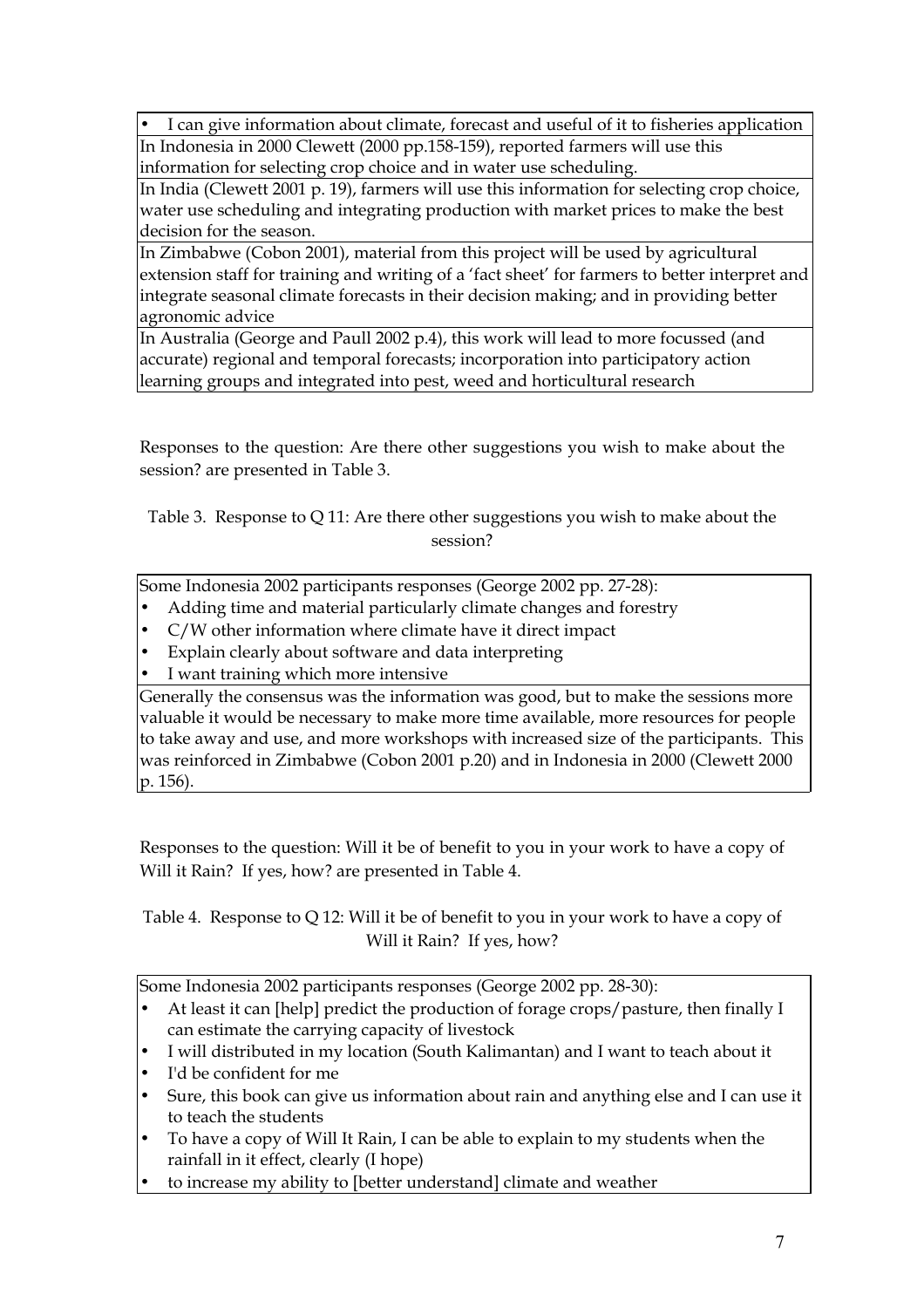100% of Zimbabwe participants wanted the resource book for Zimbabwe (Cobon 2001). The earlier workshops in Indonesia also recognised the value of having the WIR? as a resource (Clewett 2000 p.157) and as a teaching resource (George 2002 pp.28-30)

Responses to the question: Will it be of benefit to you in your work to have a copy of Rainman? If yes, how? are presented in Table 5.

Table 5. Response to Q 13: Will it be of benefit to you in your work to have a copy of Rainman? If yes, how?

Some Indonesia 2002 participants responses (George 2002 pp. 30-31):

- As the basic to develop the RAINMAN by applying with fisheries information system
- At least it can predict the production of forage crops/pasture, then finally I can estimate the carrying capacity of livestock
- continuous learning
- I will investigate and teaching the causes and effects ENSO: SOI and SST in my location
- Sure, I need it
- to be more confident if I forecast my location

In summary, participants believed there were significant benefits to having Rainman and were generally disappointed they were not able to get a copy during the workshops.

In Zimbabwe, 100% of participants believed having a copy of Rainman would be a benefit to their work.

 [for clarification] In Australia, QDPI have access to Rainman and there are networked versions available in BoM, numerous universities and most other state departments of agriculture. In particular, NSW Agriculture and PISA use Rainman in staff training.

Responses to the question: What do you think are the key decision points in the agricultural system where seasonal climate forecasts may be useful? Are presented in Table 6.

Table 6. Response to Q 14: What do you think are the key decision points in the agricultural system where seasonal climate forecasts may be useful?

Some Indonesia 2002 participants responses (George 2002 pp. 31-32):

- 1. Planting in Agricultural/Forestry in wet season 2. Post harvest in dry season 3. Time schedule of activity of agricultural and forestry could predict
- Cropping and land maintenance
- Decision point: 1. When we should plant? 2. What crop? 3. How much makes deficit or surplus water etc
- I think it will be useful to avoid breaking paddy harvest

• I think it's very useful in agricultural cause we can make planning to planting In the year 2000 responses from Indonesia, they believed crop choice, water scheduling and fertiliser application times (and rates) can all be helped with seasonal climate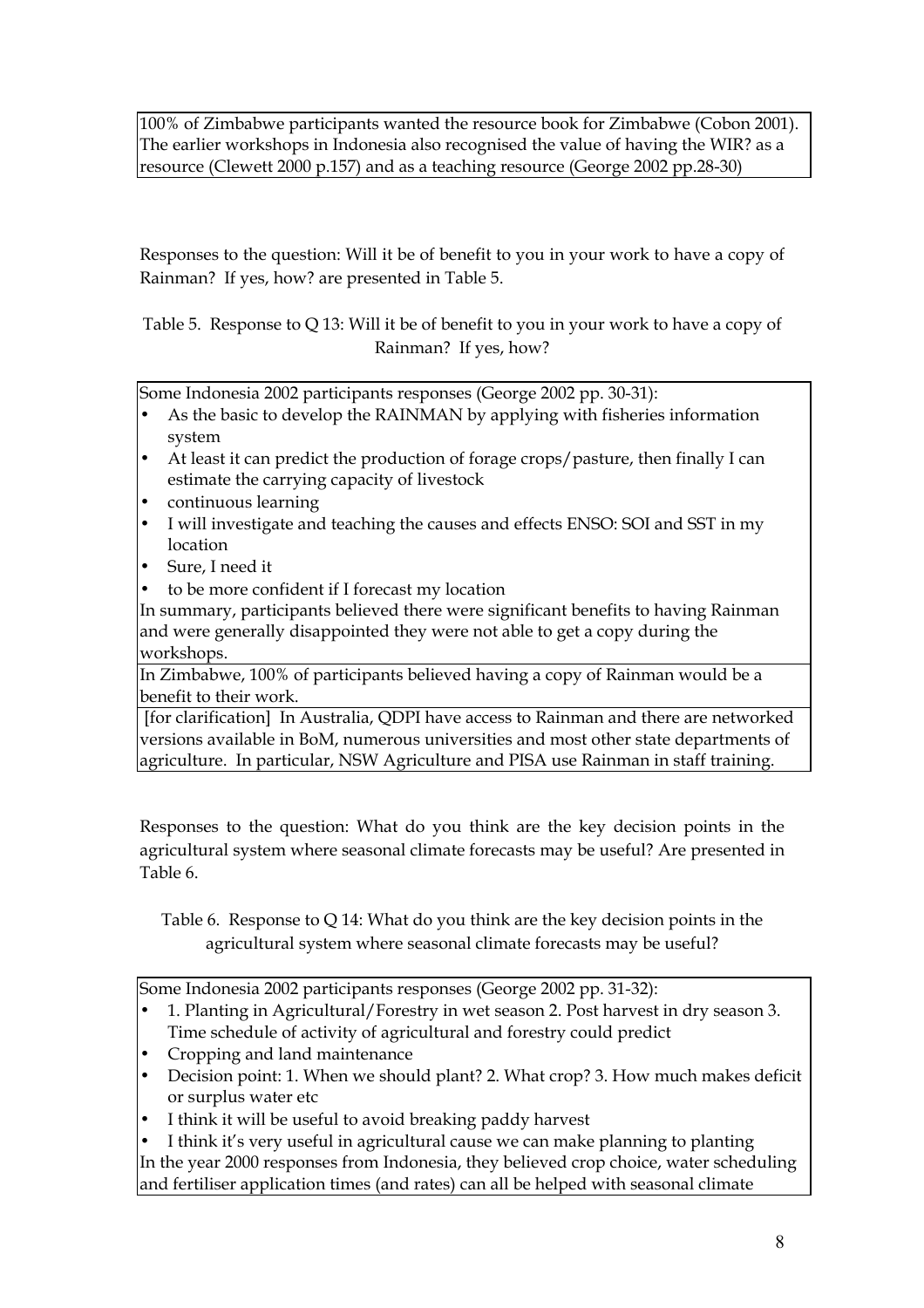forecast information (Clewett 2000 p.157). With analysis of daily data, monsoon onset and crop planting times were also critical in Indonesia (George 2002 pp. 45-46).

Indian farmers (dryland and irrigated) believe crop choice, water scheduling and fertiliser application times (and rates) can all be helped with seasonal climate forecast information (Clewett 2001 pp.18-19).

The above points were reiterated with the Australian workshops. In addition, working with horticulturalists in Australia, they believed with additional research on rainfall and temperature, there could be even greater benefits for agricultural sustainability (George and Paull 2002 pp.4-6)

In Zimbabwe, the type of variety of crop to plant and planting date with the analysis of daily data were key decisions (Cobon 2001 p.9).

Response to the question: Do you now have a better knowledge and understanding of ENSO, climate variability and alternative forecast methods? are presented in Table 7.

Table 7. Response to Q 15: Do you now have a better knowledge and understanding of ENSO, climate variability and alternative forecast methods?

Some Indonesia 2002 participants responses (George 2002 p.33):

- Climate just part of our competent but most important
- I can find locations which influence ENSO
- I more learn about physical process of ENSO
- I used to be only understand some terms of weather forecast such as (rainfall, minimum/max temp, wind speed/wind direction). Now I have more knowledge on weather/climate forecast; how El Nino happens, what SOI, ENSO.

Altogether, 95% of participants said they have a better knowledge and understanding of ENSO, climate variability and alternative forecast methods (George 2002 p.33). The 2000 workshops explained the information is useful for arranging crop patterns, knowledge of onset of the monsoon, and in terms of helping to better arrange water for irrigation (Clewett 2000 p.157).

In Zimbabwe, 100% of participants had a better knowledge and understanding of ENSO, climate variability and alternative forecast methods (Cobon 2001 p.6).

In Indian case studies, it was revealed increased understanding will lead to more informed decisions for agriculture and resource management (Clewett 2001 pp.18-19)

Response to the question: Are you now better able (with development and tools like Rainman) to provide improved services to farmers, businesses and government? are presented in Table 8. Approximately 90% of participants in Indonesia in 2002, agreed they could provide improved services.

Table 8. Response to Q 16: Are you now better able (with development and tools like Rainman) to provide improved services to farmers, businesses and government?

Some Indonesia 2002 participants responses (from George 2002 p.34):

- At least we have knowledge and could give some suggestion especially in
	- agriculture systems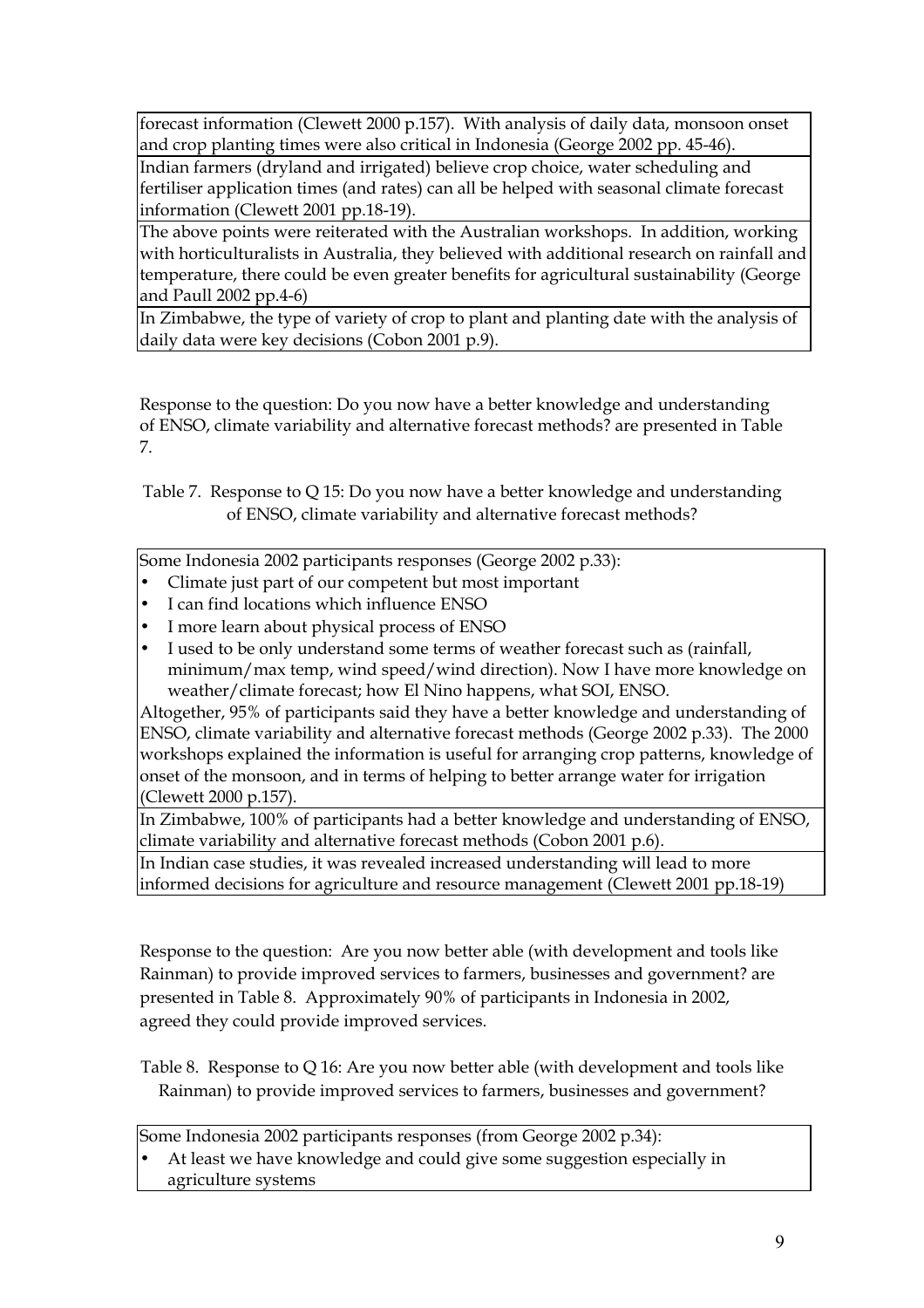• I think I should get more training units, RAINMAN tools

• now, I be able to provide improved advices to my students and government This was also evident from the previous workshops with feedback responses (Clewett 2000 p.156).

In Zimbabwe, 77% of participants believed they are now better able (with development and tools like Rainman) to provide improved services to farmers, businesses and government (Cobon 2001 p.6)

Indian work (Clewett 2001 pp.18-19) indicated there was a need for clearer articulation of seasonal climate forecast information to farmers due to possible misinterpretation of probability based forecasts.

Response to the question: Are you now better able to examine forecasts for your own location? are presented in Table 9. Approximately 90% of participants in Indonesia in July 2002 agreed they could (from George 2002 p.35).

Table 9. Response to Q 17: Are you now better able to examine forecasts for your own location?

Some Indonesia 2002 participants responses (from George 2002 p.35):

- I have simple and small set up equipment in my location, gather with data from BMG. It will be helpful to plan our schools
- RAINMAN 4.1 is new version which must be more developing by me
- Data available can be analysed directly
- I have almost 80% of data needed
- My capability increased
- The analysis method given by this program can be used to support probability analysis method which has been used recently

However in Clewett (2000 p.160) there was an indication from professionals suggesting their understanding of the forecast may be allright, but there may be a difficulty with farmers and ultimately misinterpretation.

In India, possibilities of forecast misinterpretation also became evident with problem ramifications (Clewett 2001 pp.18-19)

In Zimbabwe 77% of participants believed they are now better able to examine forecasts for their own location (Cobon 2001 pp.6-7).

Response to the question: Do you have better access to multi-media information on climate variability, impacts of ENSO and seasonal climate forecasting with the development and availability of these tools? are presented in Table 10. Approximately 80% of participants in Indonesia in July 2002 agreed they did (from George 2002 p.36).

Table 10. Response to Q 18: Do you have better access to multi-media information on climate variability, impacts of ENSO and seasonal climate forecasting with the development and availability of these tools?

Some Indonesia 2002 participants responses (from George 2002 p.36): I used to access on these information from FAO sites but I can access from the right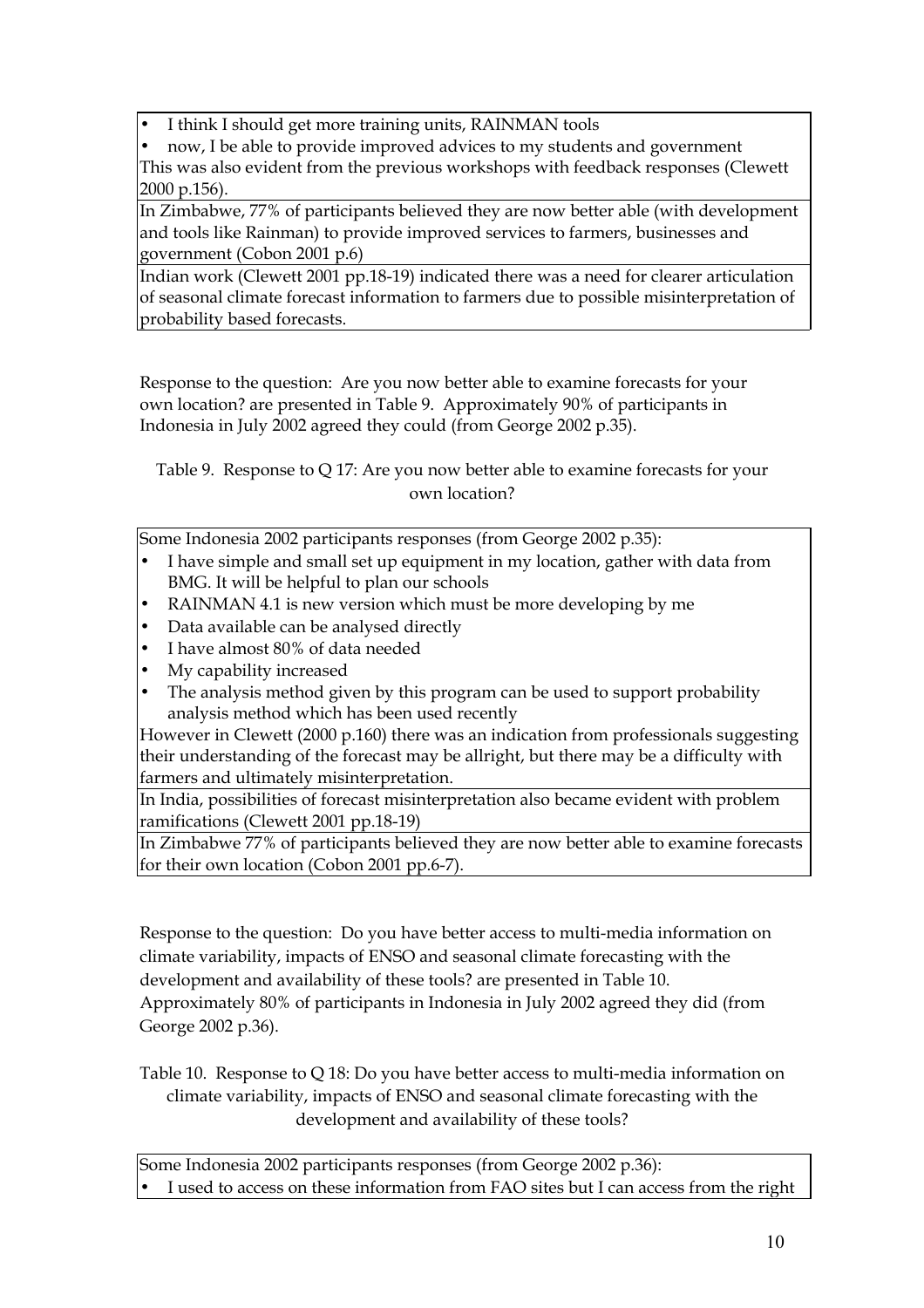and more proper sites.

- The program helps to manage data available
- The program is enough and easy to applied

In the previous Indonesian workshops (Clewett 2000 p.160), there was greater ease of obtaining increased information of the seasonal climate forecast

In Zimbabwe, 77% of participants agreed they have better access to multi-media information on climate variability, impacts of ENSO and seasonal climate forecasting with the development and availability of these tools (Cobon 2001 p.7).

Response to the question: Do you think that further extending the application of climate variability and forecasting for rainfall and streamflow would be useful? are presented in Table 11. Over 80% of participants in Indonesia in July 2002 agreed that it would be useful (from George 2002 p.37).

Table 11. Response to Q 19: Do you think that further extending the application of climate variability and forecasting for rainfall and streamflow would be useful?

Some Indonesia 2002 participants responses (from George 2002 p.37):

- relevance with water resources management
- Especially in planting time, irrigation and draining policy

There was a demand for this information at regional and village level from the previous Indonesian workshops (Clewett 2000 p.159)

In Zimbabwe 96% of participants agreed that further extending the application of climate variability and forecasting for rainfall and streamflow would be useful (Cobon 2001 p.7)

Australian professional staff also saw the value of this work for possible collaborative future projects (George and Paull 2002 p.4-5)

# **5. DISCUSSION**

A considerable amount of information was collected during the workshops and in the formal and informal evaluation process that was included. Although these numerous issues are very closely related, I have summarised the major findings into the areas I consider equally important, and I would like to discuss the findings of the results in the following categories:

Education

- Improvements in knowledge and skills
- Workshop process and content
- Future training opportunities identified by the skills audit

Technical areas of climate and agriculture

- Data and software
- Key decision points in the agriculture cycle where Seasonal Climate Forecasts may be useful

Process issues

• How to get important climate and agriculture information to farmers and key stakeholders in Indonesia?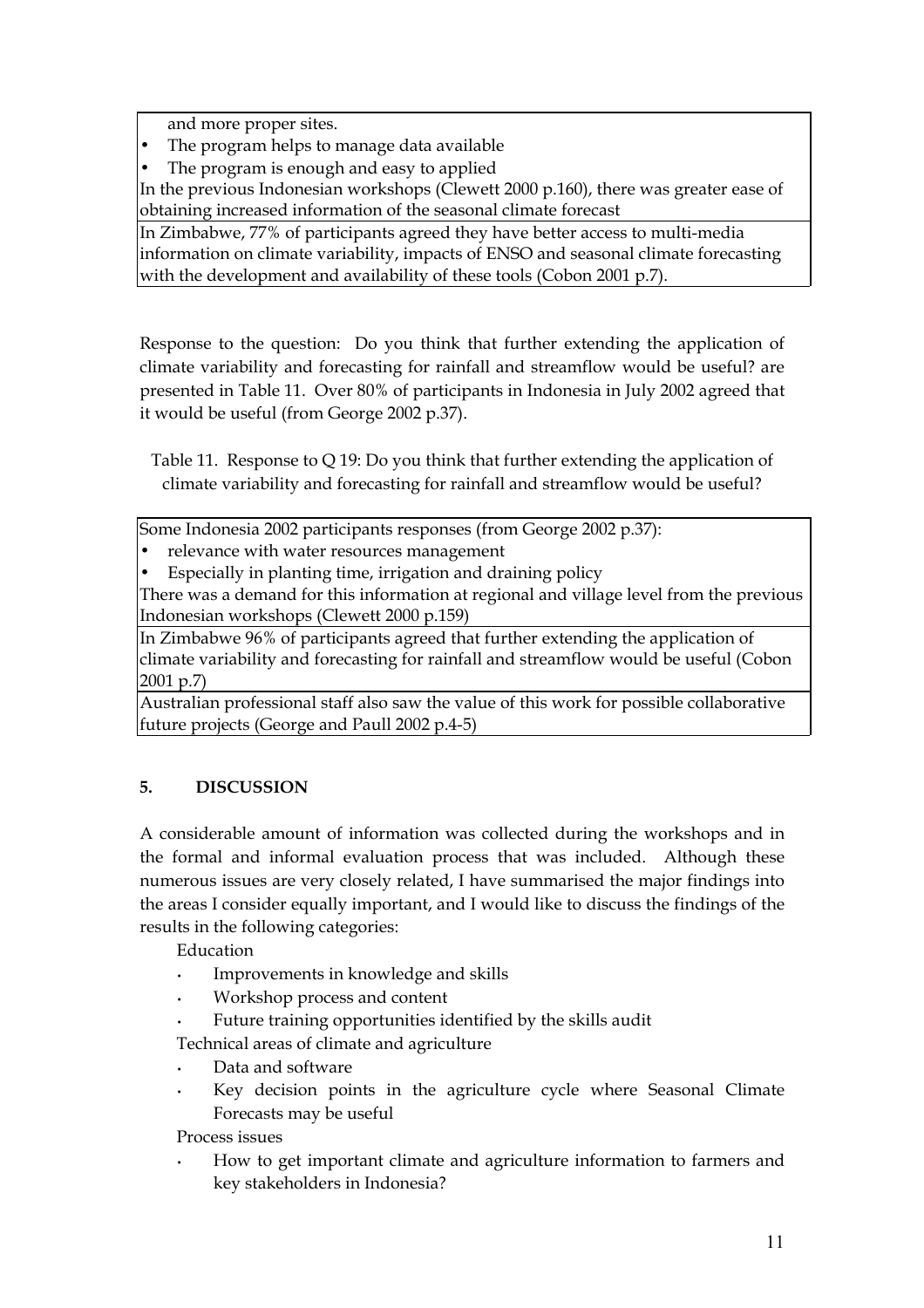#### Opportunities for future work

#### **5.1 Education**

#### *Improvements in knowledge and skills*

The workshops improved the knowledge and skills of participants. Although the workshops also increased awareness of climate and agricultural issues, the feedback provided by participants shows clearly that further training is needed before they can confidently, independently and proficiently use these technologies to train others or issue advice to decision makers and farmers (Tables 2-11). Building on the progress made with the existing participant pool to produce some climate extension 'champions' is most likely to have the greatest impacts in terms of potential capacity to train others and increase application of technologies on-farm.

These workshops have begun training in climate technologies for key personnel in major agricultural training and education organisations in Indonesia, India and Zimbabwe as well as Australia. The impact of this activity will escalate provided further training and resource materials are provided. Participants have indicated a willingness to show these climate technologies to others. For example, when asked the question about what actions they could do as a result of this workshop (Table 2), responses included extending research, modelling, teaching, and use in diverse areas like fisheries and forestry across broader areas of Indonesia and Australia.

Copies of Rainman were identified as being useful for continued application of this work (Table 5). It is believed that by not being able to release Rainman during the workshops, was a major barrier to achieving a more successful outcome from this work.

*Will it Rain?* was considered to be a valuable resource and teaching aid (Table 3) for local, regional and a national perspective. The books versatility in being in English and Bahasa Indonesian means it will be a valuable reference for lecturers and students in Indonesia.

#### *Workshop process and content*

The workshop process and content seemed to be satisfactory overall (Figures 1-2. Tables 7-11). Materials developed will be in the International version of Rainman which are expected to be published later this year – 2002 or early 2003.

#### *Future training*

A more comprehensive and advanced training program as identified by the skills audit would be ideal (Figures 1,2). In addition, a thorough educational curriculum and syllabus needs to be developed that is useful for secondary, tertiary and vocational students.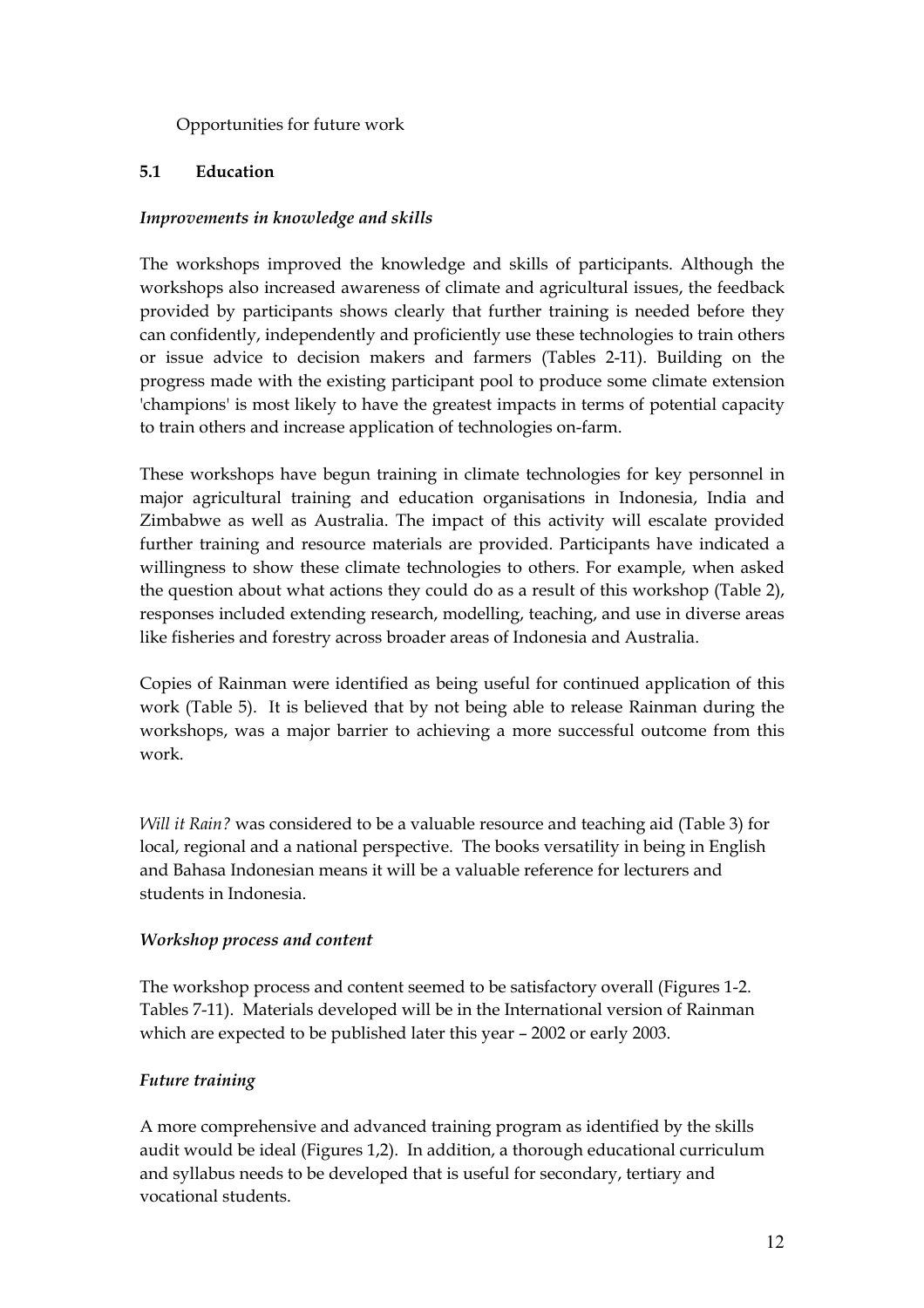#### **5.2 Technical areas of climate and agriculture**

#### *Data and software*

Having monthly data for many stations was very useful, however the data sets could be improved (in Indonesia in particular) if a person was dedicated to that task. Longer records with patched data for the month and daily data sets would provide more information about climate variability and give greater confidence for forecasts. The limited streamflow data sets also raised a lot of interest with hydrologists and fisheries personnel (Table 8-11). The evidence to support resourcing this area of work is identified in Table 8, where potential for this work to assist farmers, business and government was highlighted.

At this stage, the availability of the resource materials we used in these workshops is limiting in Indonesia and Zimbabwe. For participants to use these packages they not only need further training, but access to the resource materials needs to be improved (see Tables 3-4). Feedback from the sessions included *..you won't master RAINMAN in one day and a half session, that comes with practice….* 

Because we provide a probabilistic forecast it is important that extension officers and farmers in Indonesia understand what the forecasts mean. Our experience in Australia demonstrates that many of our clients misinterpret our forecasts and training is an important prerequisite for many advisers and farmers. The ability to show tables and graphs in Rainman, were seen by the participants to be very useful tools to help with training about probabilities in Indonesia.

Understanding probabilities is an important component in communicating the correct messages to farmers, however the avenues of communicating to farmers is a further challenge this project attempted in previous workshops (see Indonesia Trip Report with farmer workshops – July 2000 in Clewett 2000), but remains as substantial future work that requires strategic and tactical planning at local, regional and national levels.

### *Key decision points in the agriculture cycle where seasonal climate forecasts may be useful*

A key use of this technology in Indonesia, India and Zimbabwe is to help decisions regarding type and variety of crop to plant and planting date (Tables 2,6,9,10,11). Analysis of daily rainfall data is needed to perform these forecasts and for best results the historical record should be around 80-100 years. Currently a major limitation is the low number of long-term daily data sets in Indonesia that have been quality checked and formatted for use in RAINMAN.

*Onset date of the monsoon and crop variety selection*: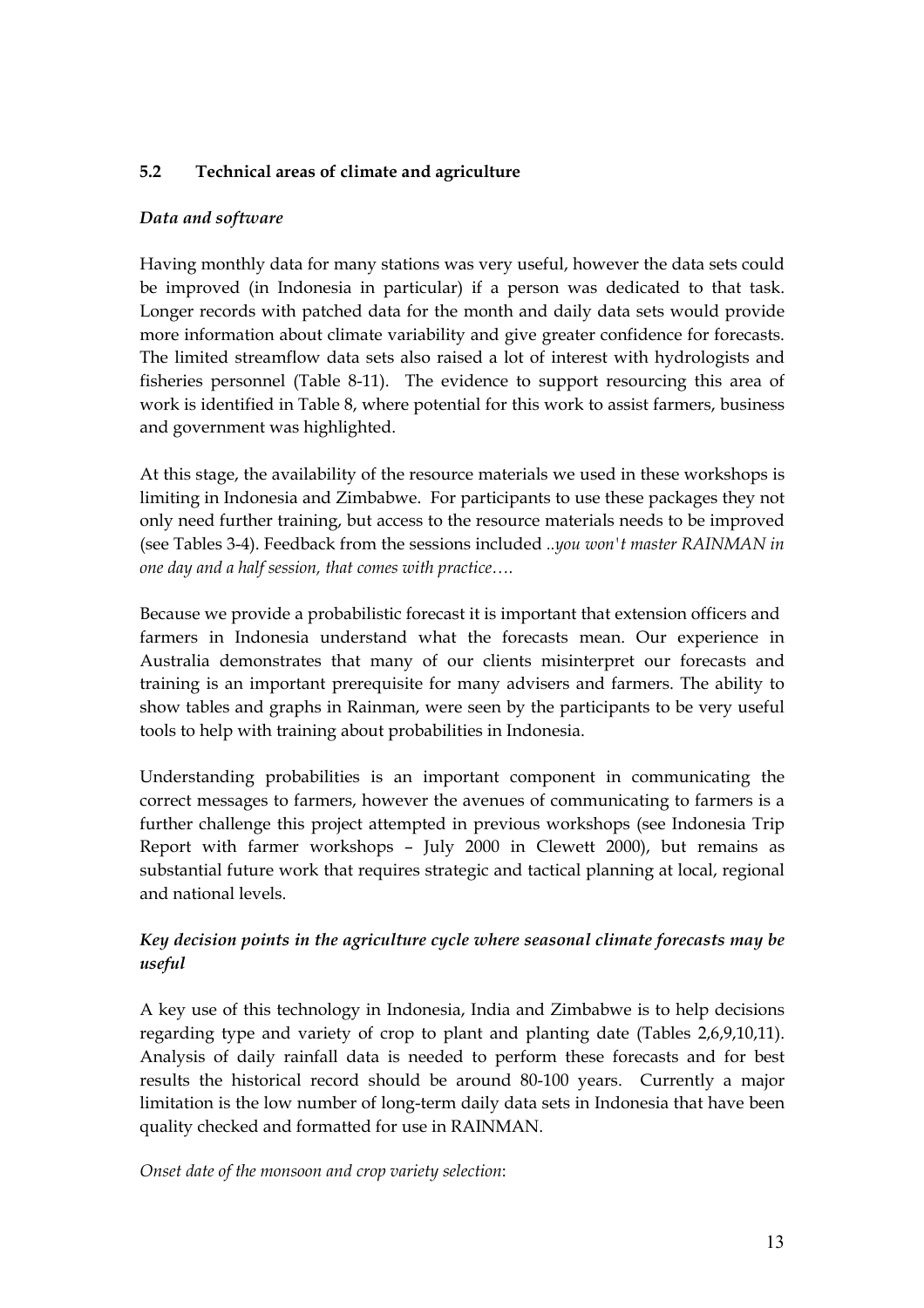One question discussed during the Indonesian workshops was-Are there a number of varieties of rice that could be planted in season 1, if we expect the season to be normal, wetter than normal or drier than normal? For example, this is an El Niño year, would farmers (and also agribusiness / extension officers recommend) consider planting a faster maturing rice variety because of a possible expected late start to the wet season and possible drier than normal season with less water available?

There are really two problems. One is the accuracy and belief in a forecast. The second is, what are the actual choices available for a farmer even if they do or don't believe in a forecast anyway.

Farmers in Indonesia are driven by 'habit', market price and availability is true (Dr Dewi *pers. comm*.). The point is, if farmers in the market place had more power to select what would be a more suitable variety for a location and a season, then that choice would perhaps be an advantage for farmers that would minimise their risk (of a potential failed crop or reduced yield due to reduced variety selection) and help in terms of making better decisions with the variable climate.

The other point to remember I suppose is the cycle of poverty that many farmers may well be locked into. I think many farmers are living on what could well be described as borderline poverty with poor education and a 'hand to mouth' existence. Their rice plants are grown from the seed they harvested in the previous season. Unless there had been a major problem in the previous season and a seed shortfall occurred, they would not even consider buying seed of different varieties, but rather use seed from their own storage. If this is true for most of the area we had contact with, then this is a research area that could be developed - that is; Given the variable climate and forecast, does selection of more suitable rice varieties yield better returns? If we are certain that answer is yes, then the next (two - maybe more...) problems are:

(a) how to get that result adopted by farmers? (and that becomes an extension / socialisation challenge or opportunity), and;

(b) how do farmers have increased choice in their seed / variety selection given the variable climate, and also given the fact that (i) the marketplace may offer very little (appropriate) choice and/ or (ii) the socio-economic status of farmers means most farmers are unable to have choice even if it was available (that is they do not have the cash to buy seed of more varieties - or even change the ratio of the varieties they may normally plant, that may well be more suited to the current forecast)?.

Water use efficiency for farms, and irrigation scheduling and water releases by Irrigation agencies are other areas identified where seasonal climate forecasts may be useful. Forestry decisions on planting and watering activities were also highlighted (Tables 2, 6, 8-11).

#### **5.3 Process issues**

*How to get important climate and agriculture information to farmers and key stakeholders in Indonesia?*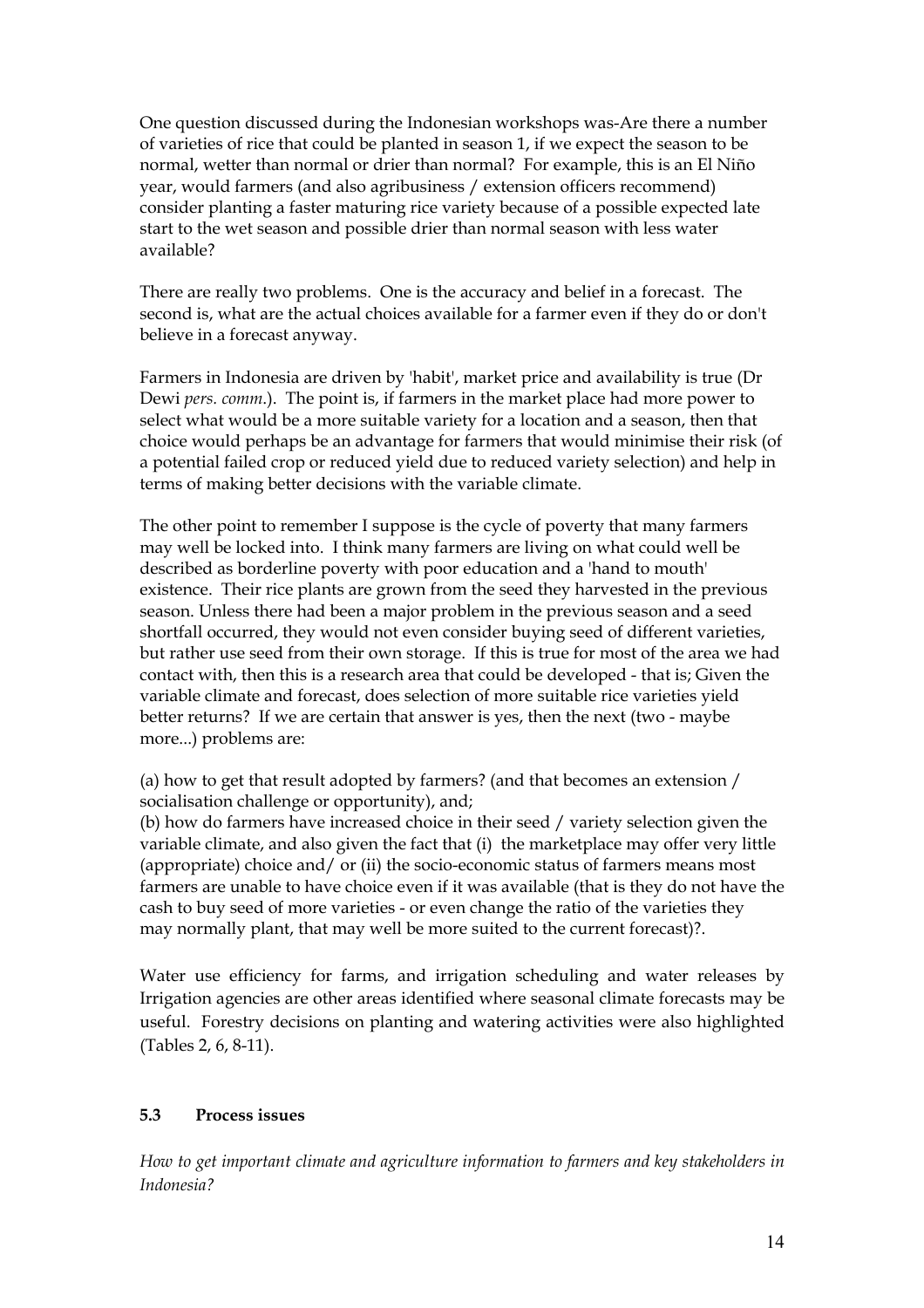As stated previously, building on the progress made with the existing participant pool to produce some climate extension 'champions' is most likely to have the greatest impacts in terms of potential capacity to train others and increase application of technologies on-farm. This will require resourcing and support.

### **5.4 Opportunities for future work**

Some possible areas for future work in Indonesia for Sumatra, Kalimantan (which could also be relevant to targeted research in other parts of Zimbabwe, India and Australia) and other areas are:

- Given the variable climate and forecast, does selection of more suitable rice varieties yield better returns? Research and extension activity.
- Climate variability impacts on forestry. Research and extension activity.
- Climate variability impacts on aquaculture. Research and extension activity.
- Climate variability impacts on farm pests and diseases. Research and extension activity.
- Climate forecasting and agriculture applications (including streamflow and irrigation) in different regions of Indonesia. Research and extension activity.

There is a potential for continued development of an educational program for climate and agriculture. This could be supported by continued research and extension activities.

# **6. CONCLUSION**

Climate variability creates enormous problems with agricultural production and in natural resource management. A better understanding of this variable climate and what drives these systems plus the use of seasonal climate forecasting can help to improve this situation. Professional development training has shown the major benefits of this work to be:

- *Improved knowledge and skills to better cope with the variable climate*. Participants have demonstrated a better knowledge of ENSO and climate variability. Enhanced resources have been developed for teaching others about climate variability and impacts of ENSO through the Rainman International software, books like *Will it Rain?* and the workshop material.
- *Enhanced decisions* by applying information on climate variability and seasonal climate forecasts. This is particularly useful for helping in planting decisions like when to plant, what crop to plant and what ratio of crops to plant. It is also evident in predicting water availability for irrigation.
- *Reducing climate risk exposure.* By using Rainman International, participants are able to see what is the extent and severity of areas affected by ENSO at local and regional scales and over what period of time this impact extends. This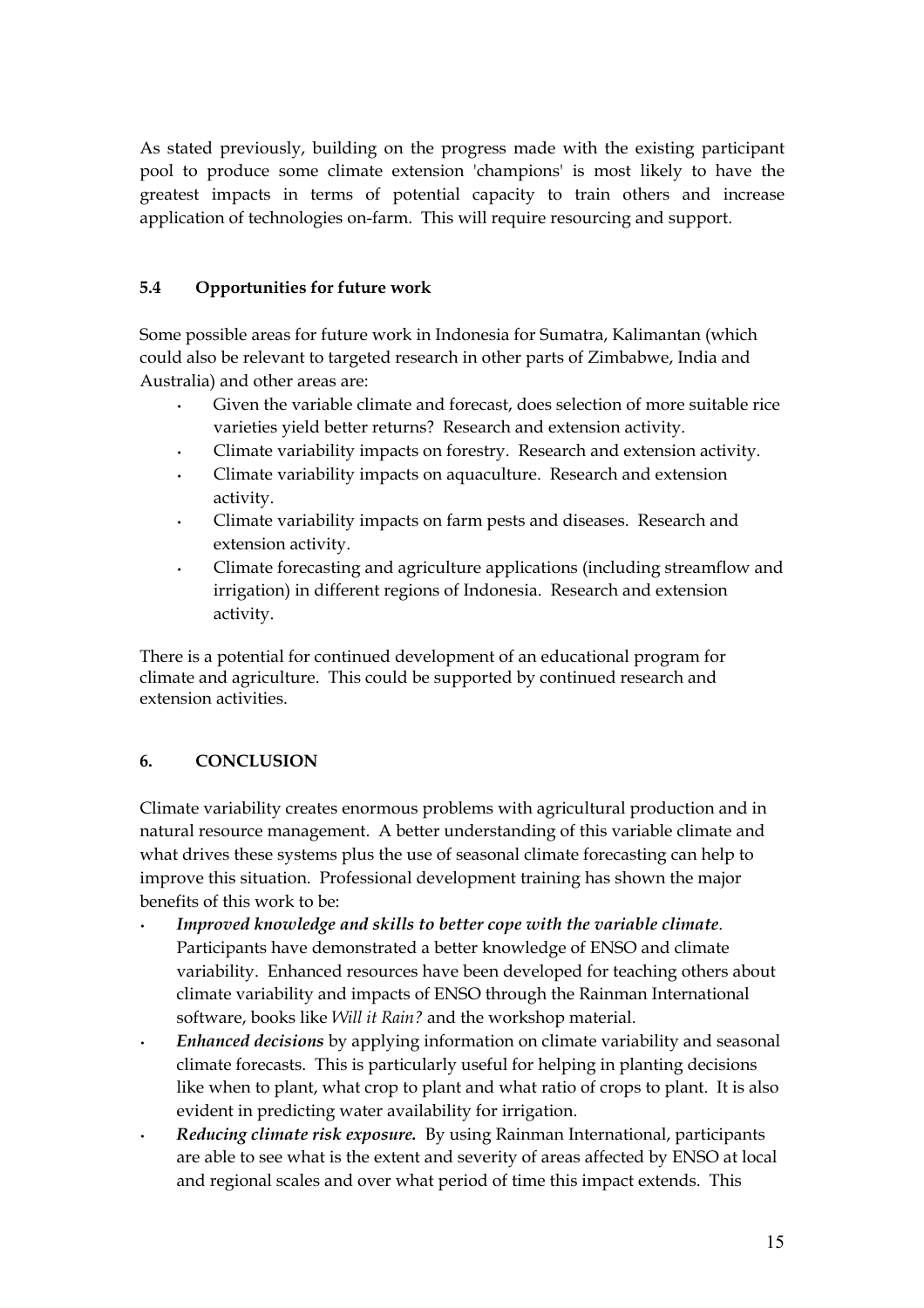more accurate information of the impacts of ENSO, can be used to reduce climate risk exposure in business, agriculture and resource management. The Rainman software and resource books of *Will it Rain?,* and the workshop material can make positive contributions to reducing climate risk exposure.

Improvements in the communication component of this research project could be enhanced by a greater number of workshops with more key people in strategic locations. This methodology to improve knowledge and skills has made some positive contributions to the countries involved. This same methodology could be emulated on a larger scale if similar results are desired. QCCA could continue to contribute to ongoing learning's to capture the benefits of seasonal climate forecasts in agricultural management. These results are preliminary and to assess the impacts of this work, there would be a need for a follow-up evaluation to measure post workshop 'end result' and 'practice change'.

#### **ACKNOWLEDGEMENTS**

*ACIAR provided the funds for this project. I would like to acknowledge my appreciation to Drs Rizaldi Boer, Dewi Kirono, Sayuti Rosiady, Dr Paulus Winarso, Ms. Yuni Nurman, Fiona Fisher, Kerry Bell, Dr Malcolm McCaskill and Ms.Lia Hadia for the Indonesia work. I also wish to recognise the work of Drs John McBride and Yahya Abawi and their team for their input in their component of this project that contributed to this work. Jeff Clewett, Nick Clarkson, David Owens and Ooi Sea Hwang enabled the Rainman software to be an integral part of the workshops. Ian Partridge helped in delivering the Indonesian workshops and support material with books like Will it Rain? that helped make this professional development training the success it was. In India I wish to recognise the support of Dr T.N.Balasubramanian, Dr V. Geethalakshmi and Dr R Selvaraju and the team at Tamil Nadu Agricultural University. Dr A.K.S. Huda from the University of Western Sydney also contributed significantly to this work. In Zimbabwe, I acknowledge Ken Day, Leonard Unganai and David Cobon as the leaders of the workshops there.* 

#### **REFERENCES AND FURTHER READING**

Clarkson, N.M., Clewett, J.F. Owens, D. and George, D.A. (2001). STREAMFLOW supplement to AUSTRALIAN RAINMAN. QDPI.

Clewett, J,F., Smith, P.G., Partridge, I.J., George, D.A. and Peacock, A. (1999). Australian Rainman Version 3: An integrated software package of Rainfall Information for Better Management. QDPI.

Clewett, J., Cliffe, J., Drosdowski, W., George, D., O'Sullivan, D., Paull, C., Partridge, I., and Saal, R. (2000). Building Knowledge and Skills to use Seasonal Climate Forecasts in Property Management Planning. In G.L. Hammer, N. Nicholls and C. Mitchell (eds.) (2000). Applications of Seasonal Climate Forecasting in Agricultural and Natural Ecosystems – the Australian Experience. Kluwer Academic. The Netherlands

Clewett, J.F. (2000). Capturing the benefits of seasonal climate forecasts in agricultural management. ACIAR Project LWR 2/96/215. 2000 Annual Report for the period 1 January to 31 December 2000. ACIAR Canberra.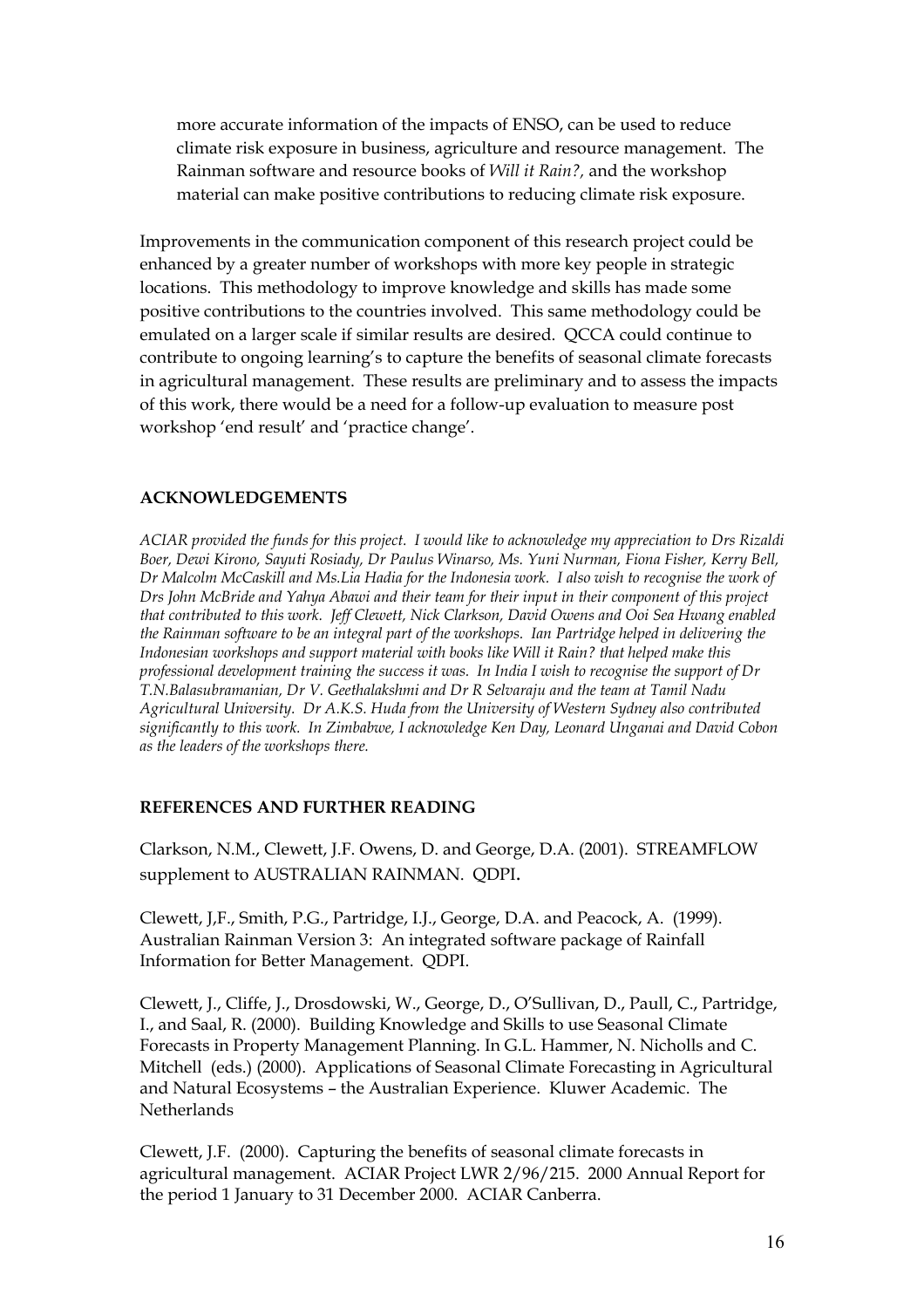Clewett, J.F. (2001). Capturing the benefits of seasonal climate forecasts in agricultural management. ACIAR Project LWR 2/96/215. 2001 Progress Report for the period 1 January to 31 August 2001. ACIAR Canberra.

Cobon, D.H. (2001). Capturing the benefits of seasonal climate forecasts in agricultural management. ACIAR Project LWR 2/96/215. Report for Output 1.6 and 1.7 – Zimbabwe. September 2001. ACIAR Canberra.

Colmar Brunton. (1999 a). Quantitative Research, Research to Evaluate the Managing for Climate Workshops*,* August.QDPI.

Colmar Brunton. (1999 b). Attachment Report, Research to Evaluate the Managing for Climate Workshops, August. QDPI.

George, D., Buckley, D., and Carberry, P. (1998). A Summary of Evaluations from participant surveys following workshops and information sessions (on the topic of "Agriculture – Coping in a variable Climate" Paper presented at the 12th Australia New Zealand Climate Forum. November 30th –December 2nd, Kingswood College, University of Western Australia, Perth.

George, D.A., and Brouwer, D. (1999). Rainfall Tutorials. In Clewett, J,F., Smith, P.G., Partridge, I.J., George, D.A. and Peacock, A. (1999). Australian Rainman Version 3: An integrated software package of Rainfall Information for Better Management. QDPI.

George, D.A., Clewett, J.F., McBride, J.L., Balasubramanian,T.N., Huda, A.K.S., Geethalakshmi, V., Selvaraju, R., and Mavi. H. (2000). Seasonal Climate and Weather Forecasting: Agricultural Applications. Invited paper to the International Conference on: Managing Natural Resources for Sustainable Agricultural Production in the 21st Century. New Delhi 14th - 18th February 2000. Indian Centre for Agricultural Research (ICAR).

George, D. (2001). Climate, weather and agriculture – Teachers Manual. <http://www.schools.ash.org.au/paa/cwabook>Project Atmosphere Australia.

George, D.A. (2002). Capturing the benefits of seasonal climate forecasts in agricultural management. ACIAR Project LWR 2/96/215. Analysis of Indonesian workshops – July 2002. Submitted to the 2002 Final Report. ACIAR, Canberra.

George, D.A. and Paull, C.P. (2002). Developing AFFS Capacity via partnerships with QCCA predictive systems. QDPI, Brisbane

George, D. (Ed.) (2003a). Australia Workshop Kit *for workshops on Capturing the benefits of seasonal climate forecasts in agricultural management.* QDPI, Brisbane, Australia. ISBN 0 7345 0190 0

George, D. (Ed.) (2003b). Indonesia Workshop Kit *for workshops on Capturing the benefits of seasonal climate forecasts in agricultural management.* QDPI, Brisbane, Australia. ISBN 0 7345 0191 9